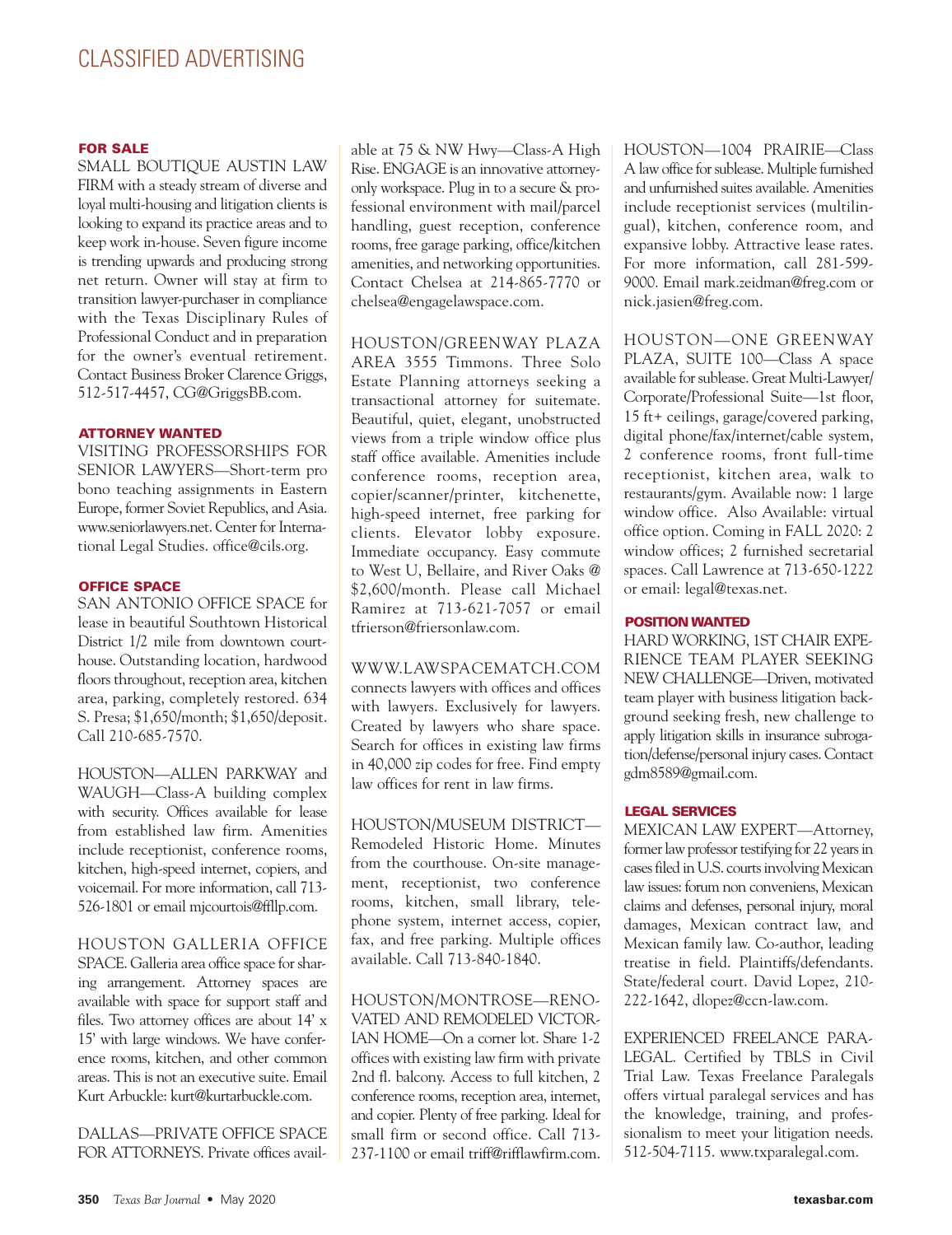FREELANCE PARALEGAL. I work as needed for solos and small law firms. 35+ years' law firm experience specializing in business organizations(domestic, foreign); mergers, acquisitions, business records drafting and upkeep; transaction document drafting. Degree (Texas Tech); paralegal certificate (Texas State University-San Marcos). Home office. Contact: msimpson10@austin.rr.com or call 512- 282-8557.

TRIAL AND APPELLATE BRIEFS— SUMMARY JUDGMENT HELP. Over 19 years of high praise from clients and cocounsel—Vanderbilt Law, AV-rated, published attorney. Thoroughly researched, powerfully written, signature ready responses to "no evidence" and "traditional" summary judgment motions. Memos, pleadings, motions, and quality appellate briefs on any issue, including contracts, torts, jurisdiction, choice-of-law, medical malpractice, fraud, product liability, experts, federal and constitutional law, etc. Don't let lack of experience or time keep you from winning. Free material review and consultation—\$155 per hour with 25% first project discount, or super low flat fee. Stuart Starry: 713-252- 1415; email: stuart@starrylaw.com. Biography, references, and writing samples available at www.lawandfact.com.

DEAF EXPERT AND ATTORNEY— Criminal Defense Attorney and BEI Court Certified ASL Interpreter. Certified in the Reid Interrogation Technique. Can assist in defense, review Miranda Rights/Statements, interview witnesses, review interpretation, and/or legal interpreter for counsel. Call Amber D. Farrelly at 512-668-9100, go to adfelaw.com, or email amber@adfelaw.com.

SUMMARY JUDGMENT HELP— Duke Law/Top-20 firm alumnus, 25 year specialist in complex legal research, and author of over 400 motions seeking/ opposing summary judgment. Satisfied clientele include past editor, *Harvard Law Review,* as well as more than 150 *TBJ* subscribers. Fast, bright, reliable. I am very, very good at what I do. \$160/hour. Accept no substitute for the Original and Best—I find ways to win. Inquiries: ackerjohn@hotmail.com or www.ackerlegalresearch.com.

VIETNAMESE MEDIATOR WILL TRAVEL TEXAS. Fort Bend County, Sugar Land Town Square, 2245 Texas Dr., Suite 300; Brazoria County, Pearland Town Center, 11200 Broadway, Ste. 2743, Pearland, Texas 77584; and Galveston County, South Shore, 2600 South Shore Blvd., Ste. 300, League City, Texas 77573. David C. Vuong, Esq. Mediator-Arbitrator, dvuong2001@yahoo.com, 832-328-4778.

EXPERT IN MEXICAN LAW. Practicing Mexican Attorney & Professor of Law. I have been testifying since 1987 before American courts in cases involving Mexican law issues: contracts, commercial law, family law, matrimonial assets, Mexican claims, defenses, and forum non conveniens. Author of leading articles and book on Mexican Law. Carlos A. Gabuardi, Ph.D., 202-241-4829, cgabuardi@gabuardi.com.

REDUCE OVERHEAD COSTS!― Outsource to an experienced civil litigator. Licensed in 2003, I provide well-researched and high-quality legal work, including summary judgment motions/responses, appellate briefs, discovery, depositions, and more to solo practitioners and law firms. Reasonable rates. For more background information, visit anitashahani.com. Email anita@anitashahani.comorcall832-544-8516.

FORMER FEDERAL LAW CLERK AVAILABLE FOR CONTRACT WORK. Licensed in FL, TX. Research, writing, appearances, and trial support. Strong academics, large firm employment defense experience and boutique firm civil litigation, and arbitration experience. Local to Houston. Contact Jennifer Farrar: 954- 494-3143; jenniferpfarrar@gmail.com.

# EXPERIENCEDPATENTANDTRADE-

MARK—Attorney seeking referrals, overflow, and consulting work. USPTO, Texas and California bars (Cal inactive). Technical subjects: chemical, mechanical, software, business methods. Business segments: medical, semiconductor manufacturing, polyolefins, industrial chemicals, wireless (Wi-Fi), energy (drilling, fracturing, pumps, solar, wind); oilfield tools; offshore technology (well-bays, risers). 281-703-4820, JLW@wendtfirm.com, www.wendtfirm.com.

QUALITY LITIGATION HELP. UT Law grad, former Big Law associate, licensed in TX and OR. Get efficient, high-quality help when you need it from an experienced litigator at no overhead cost: claim evaluation, legal research, motion & brief writing, discovery, etc. To learn more, contact: sanja.muranovic@muranoviclaw.com or 512-666-0261.

# **OTHER SERVICES**

PHYSICIANS FOR QUALITY has been providing credible, board-certified practicing physicians and health care professionals as experts to plaintiff and defense attorneys in Texas since 1986. PFQ is the most cost-effective, experienced choice available. Kim Blackson will work directly with you to find the health care expert you require. 800- 284-3627; kim@pfq.com; pfq.com.

ALL STATES RESEARCH—Legislative Intent Research/Analysis. Civil, Criminal, and Insurance Research. Fred L. Leach, JD, CPCU, 512-440-0761, fax 512-440- 7311, 2018 Lear Ln., Austin, TX 78745. fredlleach@outlook.com. Experienced, Accurate, and Thorough.

ECONOMIC DAMAGES EXPERT― Thomas Roney has more than 30 years' experience providing economic consulting services and expert testimony in court, deposition, and arbitration. His firm specializes in the calculation of economic damages in personal injury, wrongful death, employment, valuation, and commercial matters. Mr. Roney and his experienced team of economic, accounting, and finance experts serve attorneys across Texas with offices in Dallas, Fort Worth, and Houston. Contact Thomas Roney, LLC, in Dallas/Fort Worth: 214-665-9458 or Houston: 713-513-7113; email at troney@thomasroneyllc.com. Please see our website for additional information: www.thomasroneyllc.com.

ESCHEW THE COOKIE-CUTTER—

Stay top-of-mind with custom newsletter, ad, or website copy. Your clients know the difference. Forty-year, Board-Certified litigator knows how to communicate with clients, showcasing your expertise, getting your message across. Dan Barrett. DBWordcraft.com; Dan@DBWordcraft.com; 817-253-2015.